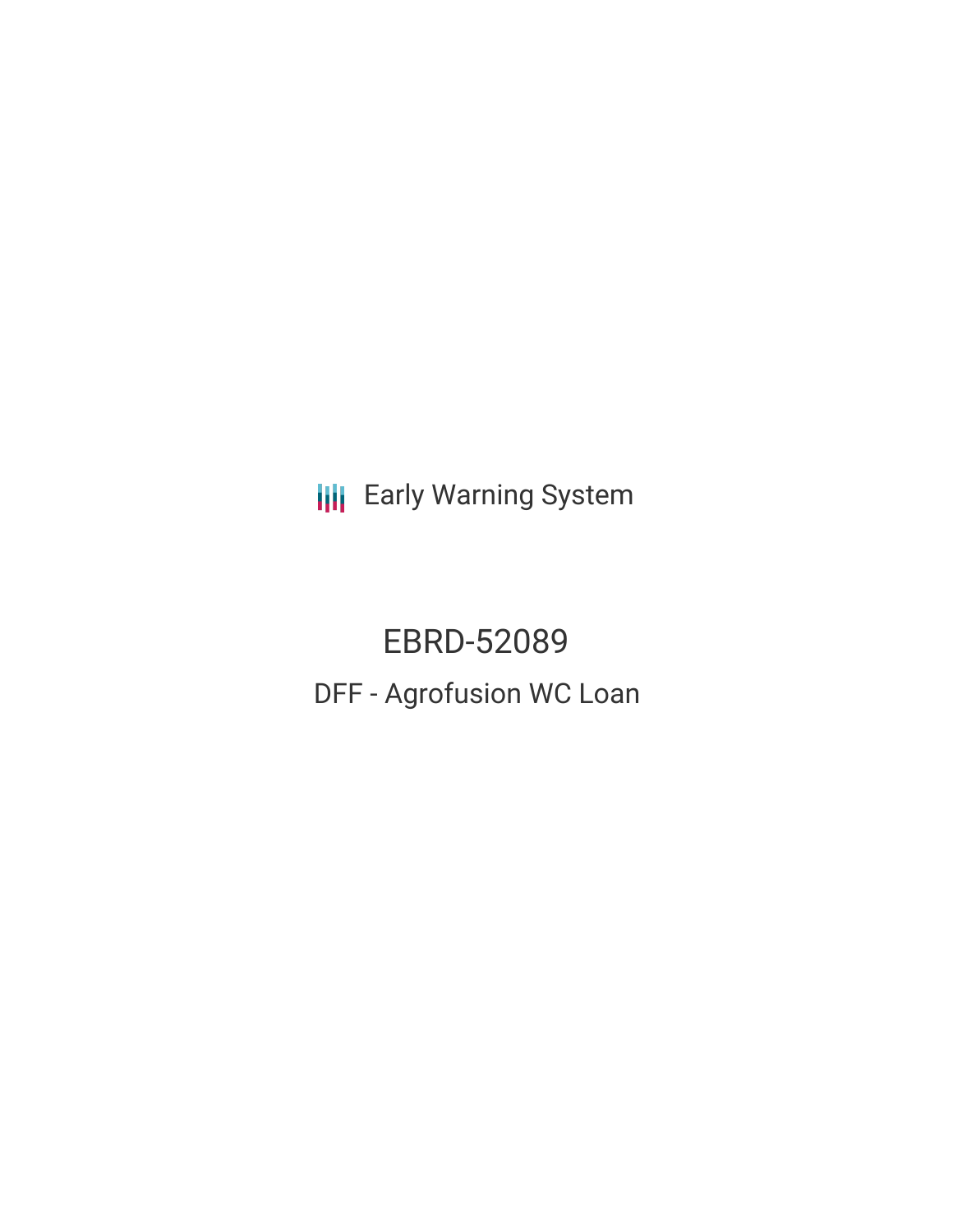

## **Quick Facts**

| <b>Countries</b>               | Ukraine                                                 |
|--------------------------------|---------------------------------------------------------|
| <b>Financial Institutions</b>  | European Bank for Reconstruction and Development (EBRD) |
| <b>Status</b>                  | Canceled                                                |
| <b>Bank Risk Rating</b>        |                                                         |
| <b>Voting Date</b>             | 2020-07-28                                              |
| <b>Borrower</b>                | <b>Agrofusion Group</b>                                 |
| <b>Sectors</b>                 | Agriculture and Forestry                                |
| <b>Investment Type(s)</b>      | Loan                                                    |
| <b>Investment Amount (USD)</b> | $$12.07$ million                                        |
| <b>Project Cost (USD)</b>      | $$12.07$ million                                        |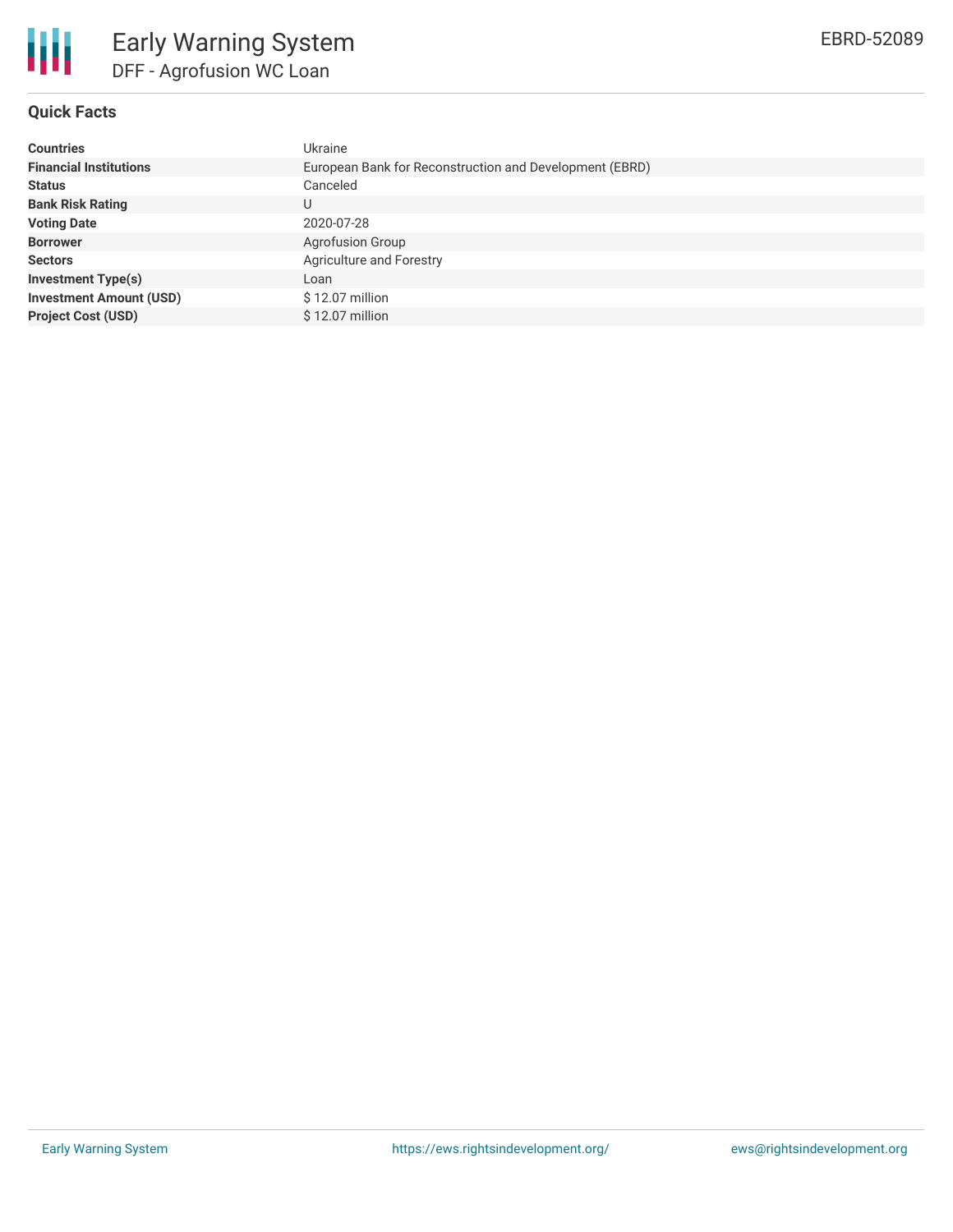

### **Project Description**

The provision of a senior secured revolving loan of up to EUR10 million to Farm Enterprise "Organic Systems". The Loan will be used to finance the increased working capital needs of Agrofusion Group. This project was approved in the context of the Bank's response to the COVID-19 pandemic.

The operation will provide necessary liquidity to finance the current farming and processing campaign until November 2020 and beyond. Securing sufficient working capital financing will be crucial for Agrofusion Group to achieve sustainable production volume under COVID-19 environment. Therefore, it will help the Group to preserve its investments, which were part of the original project between the Bank and Agrofusion approved in 2017.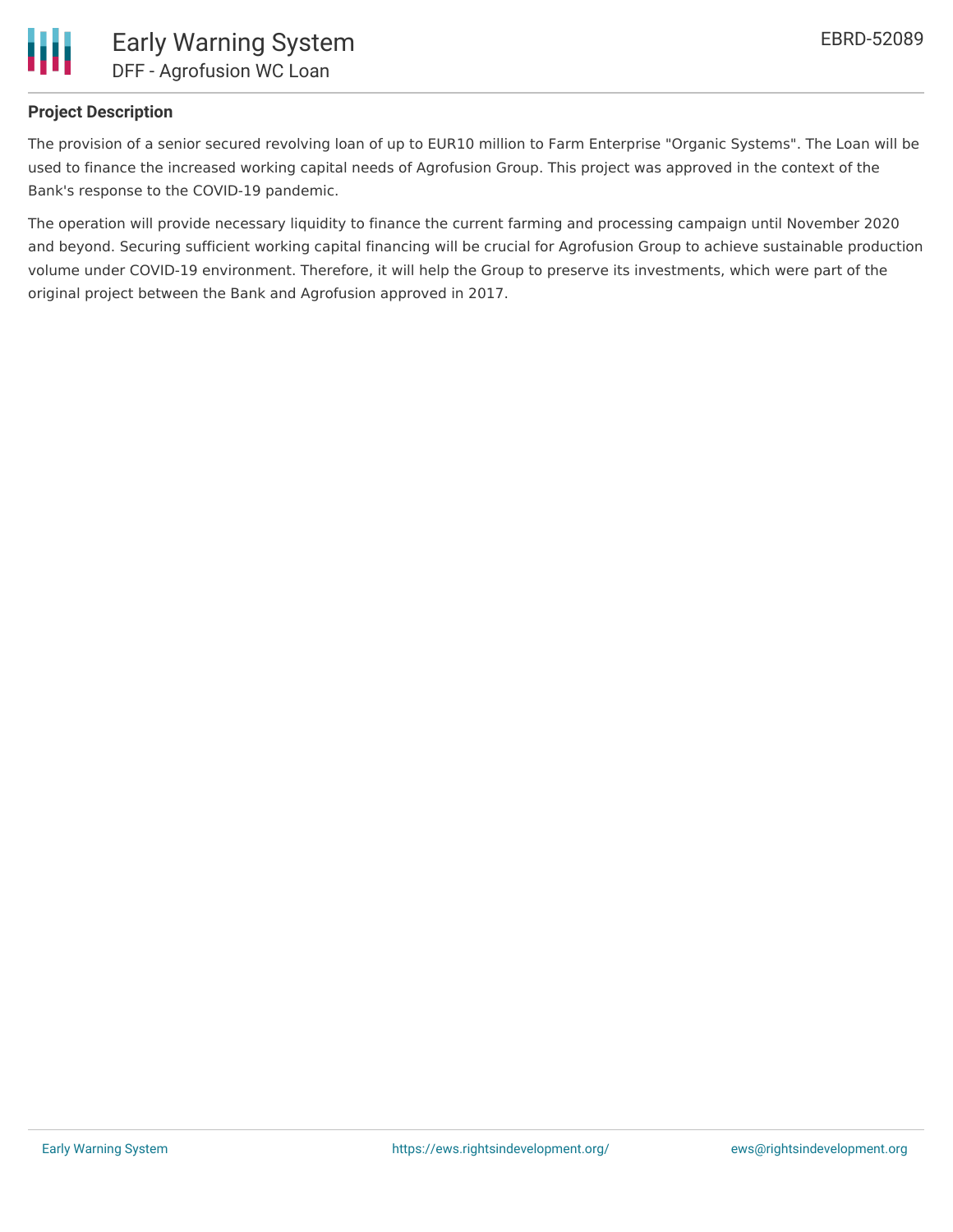

### **Investment Description**

European Bank for Reconstruction and Development (EBRD)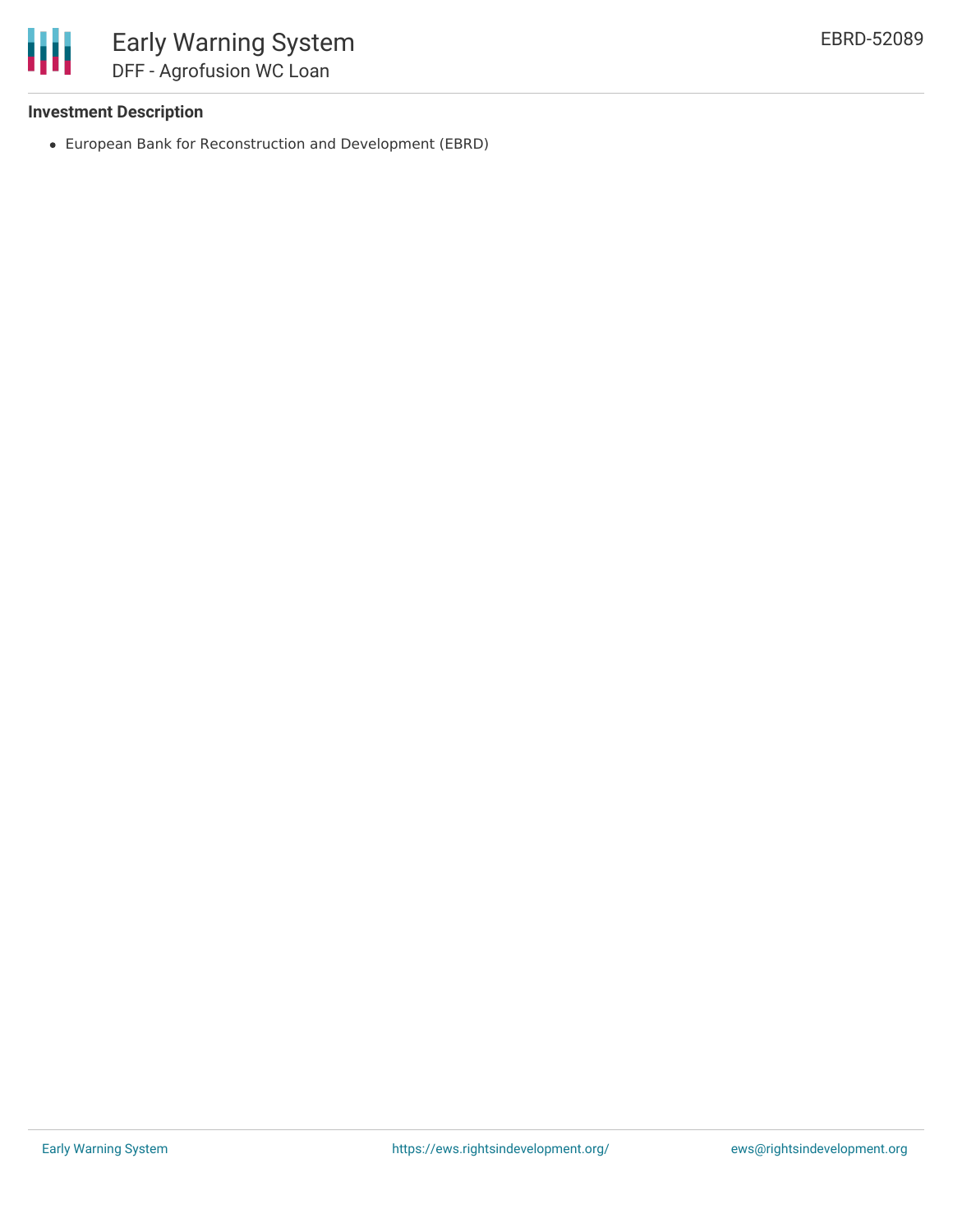# **Contact Information**

ACCESS TO INFORMATION

You can request information by emailing: accessinfo@ebrd.com or by using this electronic form: https://www.ebrd.com/eform/information-request

# ACCOUNTABILITY MECHANISM OF EBRD

The Project Complaint Mechanism (PCM) is the independent complaint mechanism and fact-finding body for people who have been or are likely to be adversely affected by an European Bank for Reconstruction and Development (EBRD)-financed project. If you submit a complaint to the PCM, it may assess compliance with EBRD's own policies and procedures to prevent harm to the environment or communities or it may assist you in resolving the problem that led to the complaint through a dialogue with those implementing the project. Additionally, the PCM has the authority to recommend a project be suspended in the event that harm is imminent.

You can contact the PCM at: pcm@ebrd.com or you can submit a complaint online using an online form at: http://www.ebrd.com/eform/pcm/complaint\_form?language=en

You can learn more about the PCM and how to file a complaint at: http://www.ebrd.com/work-with-us/project-finance/projectcomplaint-mechanism.html